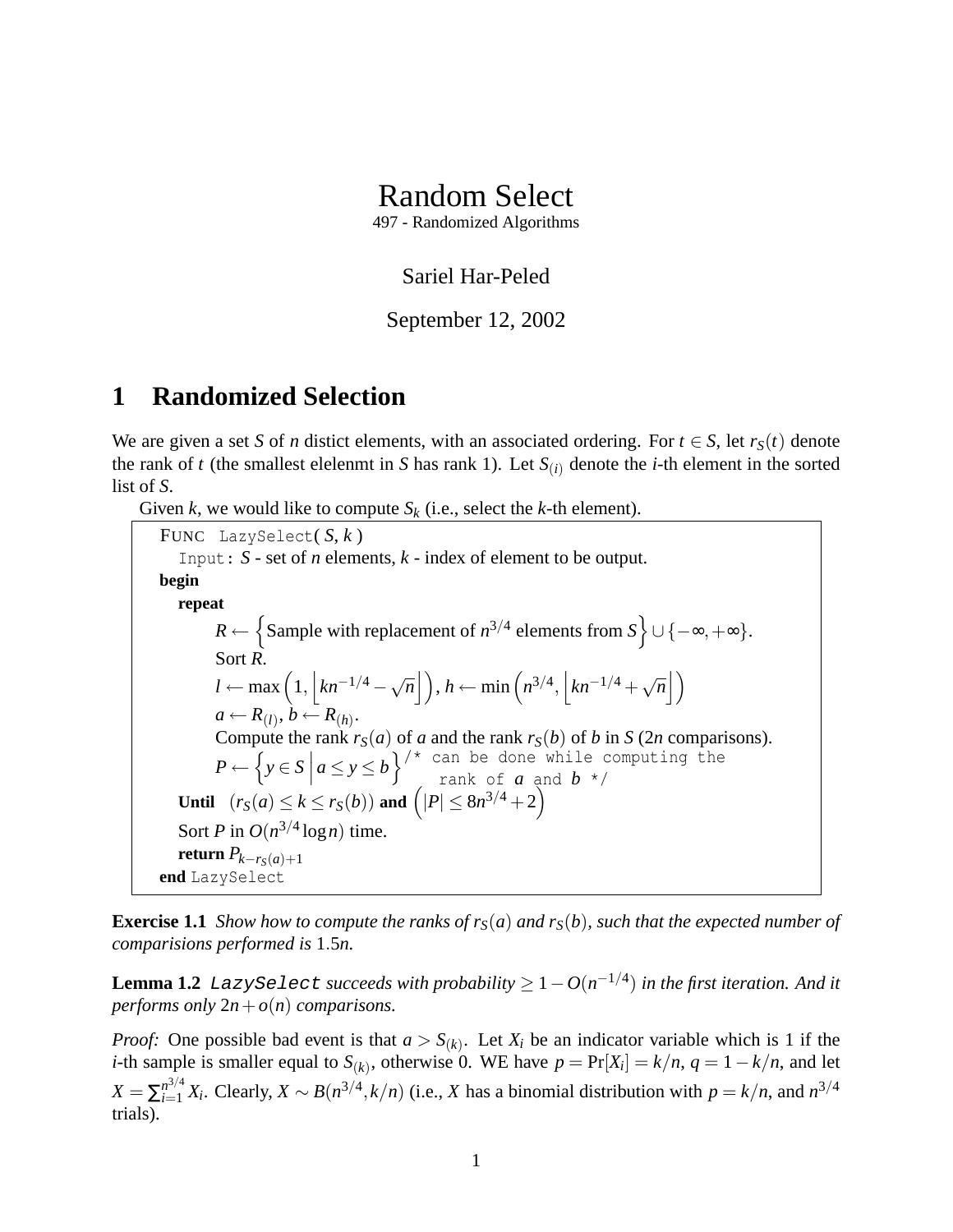By Chebyshev inequality

$$
\Pr\left[|X - pn^{3/4}| \ge t\sqrt{n^{3/4}pq}\right] \le \frac{1}{t^2}.
$$

Since  $pn^{3/4} = kn^{-1/4}$  and  $\sqrt{n^{3/4}(k/n)(1-k/n)} \le n^{3/8}/2$ , we have that the probability of  $a > S_{(k)}$ is

$$
\Pr\left[X < (kn^{-1/4} - \sqrt{n})\right] \le \Pr\left[|X - kn^{-1/4}| \ge 2n^{1/8} \cdot \frac{n^{3/8}}{2}\right] \le \frac{1}{\left(2n^{1/8}\right)^2} = \frac{1}{4n^{1/4}}
$$

.

Thus, the probablity that  $a > S_{(k)}$  is smaller than  $1/(4n^{1/4})$ . And similarly, the probablity that  $b < S_{(k)}$  is smalelr than  $1/(4n^{1/4})$ .

So the only other source for a failure of the algorithm, is that the set *P* has more than  $4n^{3/4} + 2$ elements. Let  $I = \left\{ S_{(k)}, S_{(k+1)}, \ldots, S_{(k+4n^{3/4})} \right\}$ . Clearly, *a* is not in *I*, only if we pick less than 2 √  $\overline{n}$  elements from this interval into *P*. This, however, is  $O(1/n^{1/4})$  using he same argumentation as above. Using a symetrical argument, we conclude that  $P \subseteq \left\{ S_{(k-4n^{3/4})}, S_{(k+1)}, \ldots, S_{(k+4n^{3/4})} \right\},$ with probability  $\geq 1 - c/n^{1/4}$ , where *c* is an appropriate constant.

Any deterministic selection algorithm requires 2n comparisons, and LazySelect can be changes to require only  $1.5n + o(n)$  comparisons (expected).

### **2 Two-Point Sampling**

#### **2.1 About Modulo Rings and Pairwise Independence**

Let *p* be a prime number, and let  $\mathbb{Z}_p = \{0, 1, \ldots, p-1\}$  denote the ring of integers modules *p*. Two integers *a*,*b* are equivalent modulo *p*, if  $a \equiv p (mod p)$ ; namely, the reminder of dividing *a* and *b* by *p* is the same.

**Lemma 2.1** *Given y,i*  $\in \mathbb{Z}_p$ *, and choosing a,b randomly and uniformly from*  $\mathbb{Z}_p$ *, the probablity*  $of y \equiv ai + b \pmod{p}$  *is*  $1/p$ .

*Proof:* Imagine that we first choose *a*, then the required probablity, is that we choose *b* such that *y*−*ai* ≡ *b* (mod *p*). And the probablity for that is  $1/p$ , as we choose *b* uniformly.

**Lemma 2.2** *Given y,z,x,w*  $\in \mathbb{Z}_p$ *, such that x*  $\neq$  *w, and choosing a,b randomly and uniformly from*  $\mathbb{Z}_p$ *, the probablity that y*  $\equiv ax + b \pmod{p}$  *and*  $z = aw + b$  *is*  $1/p^2$ *.* 

*Proof:* This equivalent to claiming that the system of equalities  $y \equiv ax + b \pmod{p}$  and  $z = aw + b$ have a unique solution in *a* and *b*.

To see why this is true, substract one equation from the other. We get  $y-z \equiv a(x-w) \pmod{p}$ . Since  $x - w \not\equiv 0 \pmod{p}$ , it must be that there is a unique value of *a* such that the equation holds. This in turns, imply a specific value for *b*.

**Lemma 2.3** Let *i*, *j* be two distinct elements of  $\mathbb{Z}_p$ . And choose a,b randomly and independetly *from*  $\mathbb{Z}_p$ *. Then, the two random variables*  $Y_i = ai + b \pmod{p}$  *and*  $Y_j = aj + b \pmod{p}$  *are uniformly distributed on*  $\mathbb{Z}_p$ *, and are pairwise independent.*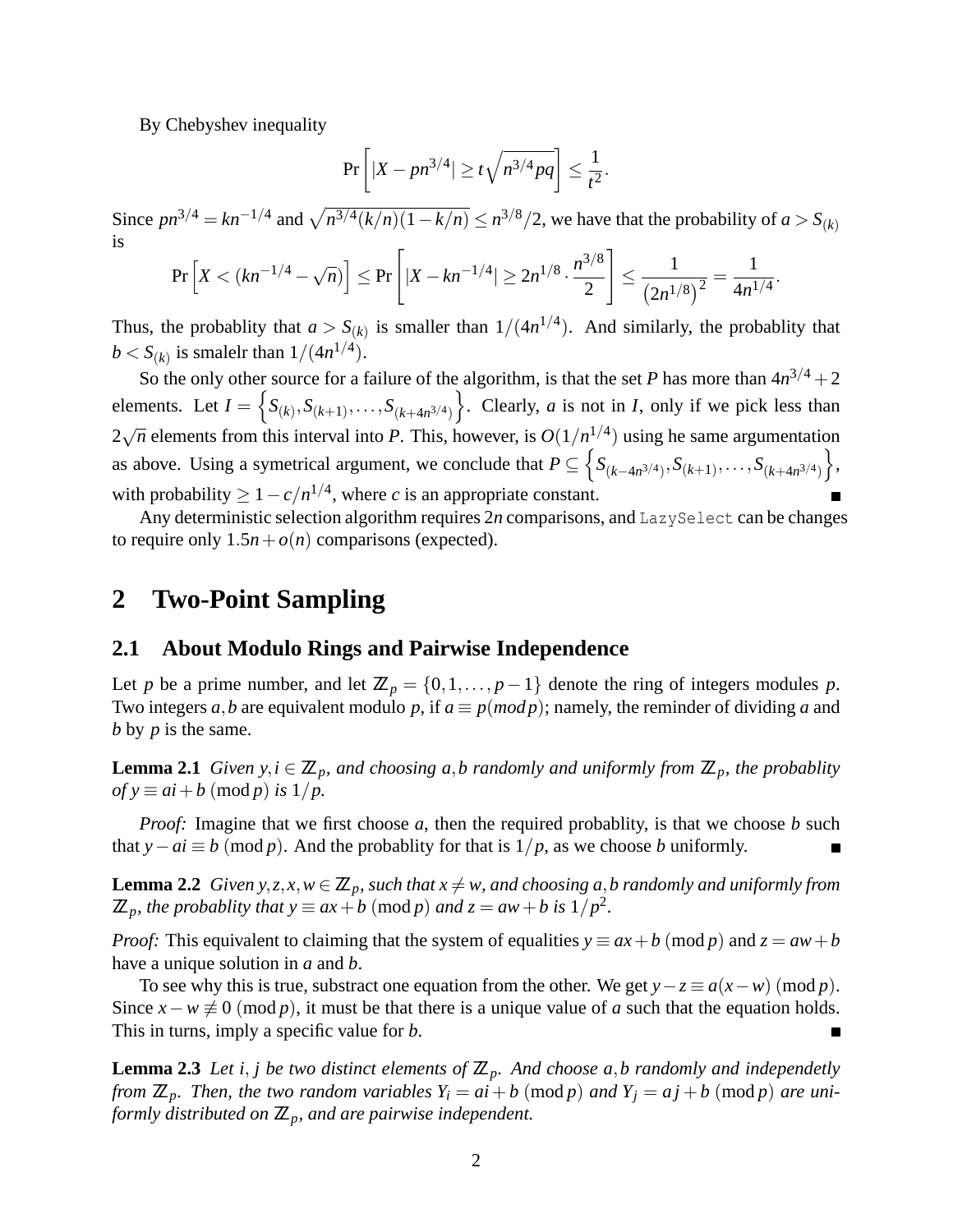*Proof:* The claim about the uniform distribution follows from Lemma 2.1, as  $Pr\left[Y_i = \alpha\right] =$  $1/p$ , for any  $\alpha \in \mathbb{Z}_p$ . As for being pairwise indepedent, observe that

$$
\Pr\left[Y_i = \alpha \mid Y_j = \beta\right] = \frac{\Pr\left[Y_i = \alpha \cap Y_j = \beta\right]}{\Pr\left[Y_j = \beta\right]} = \frac{1/n^2}{1/n} = \frac{1}{n} = \Pr\left[Y_i = \alpha\right],
$$

by Lemma 2.1 and Lemma 2.2. Thus, *Y<sup>i</sup>* and *Y<sup>j</sup>* are pairwise independent.

**Remark 2.4** It is important to understand what independence between random variables mean: It means that having information about the value of *X*, gives you no infomration about *Y*. But this is only pairwise independence. Indeed, consider the variables  $Y_1, Y_2, Y_3, Y_4$  defined above. Every pair of them are pairwise independent. But, if you give the value of  $Y_1$  and  $Y_2$ , I know the value of  $Y_3$ and  $Y_4$  immediately. Indeed, giving me the value of  $Y_1$  and  $Y_2$  is enough to figure out the value of *a* and *b*. Once we know *a* and *b*, we immidately can compute all the *Yi*s.

Thus, the notion of independence can be extended *k*-pairwise independence of *n* random variables, where only if you know the value of *k* variables, you can compute the value of all the other variables. More on that later in the course.

**Lemma 2.5** *Let*  $X_1, X_2, \ldots, X_n$  *be pairwise independent random variables, and*  $X = \sum_{i=1}^n X_i$ *. Then*  $var[X] = \sum_{i=1}^{n} var[X_i].$ 

*Proof:* Observe, that

$$
\text{var}\left[X\right] = E\left[\left(X - E\left[X\right]\right)^{2}\right] = E\left[X^{2}\right] - \left(E\left[X\right]\right)^{2}.
$$

Let *X* and *Y* be pairwise independent variables. Observe that  $E[XY] = E[X]E[Y]$ , as can be easily verfied. Thus,

$$
\begin{array}{rcl}\n\text{var}\left[X+Y\right] & = & E\left[(X+Y-E[X]-E[Y])^{2}\right] \\
& = & E\left[(X+Y)^{2}-2(X+Y)(E[X]+E[Y])+(E[X]+E[Y])^{2}\right] \\
& = & E\left[(X+Y)^{2}\right]-(E[X]+E[Y])^{2} \\
& = & E\left[X^{2}+2XY+Y^{2}\right]-(E[X])^{2}-2E[X]E[Y]-(E[Y])^{2} \\
& = & \left(E\left[X^{2}\right]-(E[X])^{2}\right)+\left(E\left[Y^{2}\right]-(E[Y])^{2}\right)+2E\left[XY\right]-2E[X]E[Y] \\
& = & \text{var}\left[X\right]+\text{var}\left[Y\right]+\text{+}2E\left[X\right]E\left[Y\right]-2E[X]E[Y] \\
& = & \text{var}\left[X\right]+\text{var}\left[Y\right].\n\end{array}
$$

Using the above argumentation for several varaibles, isntead of just two, implies the lemma. П